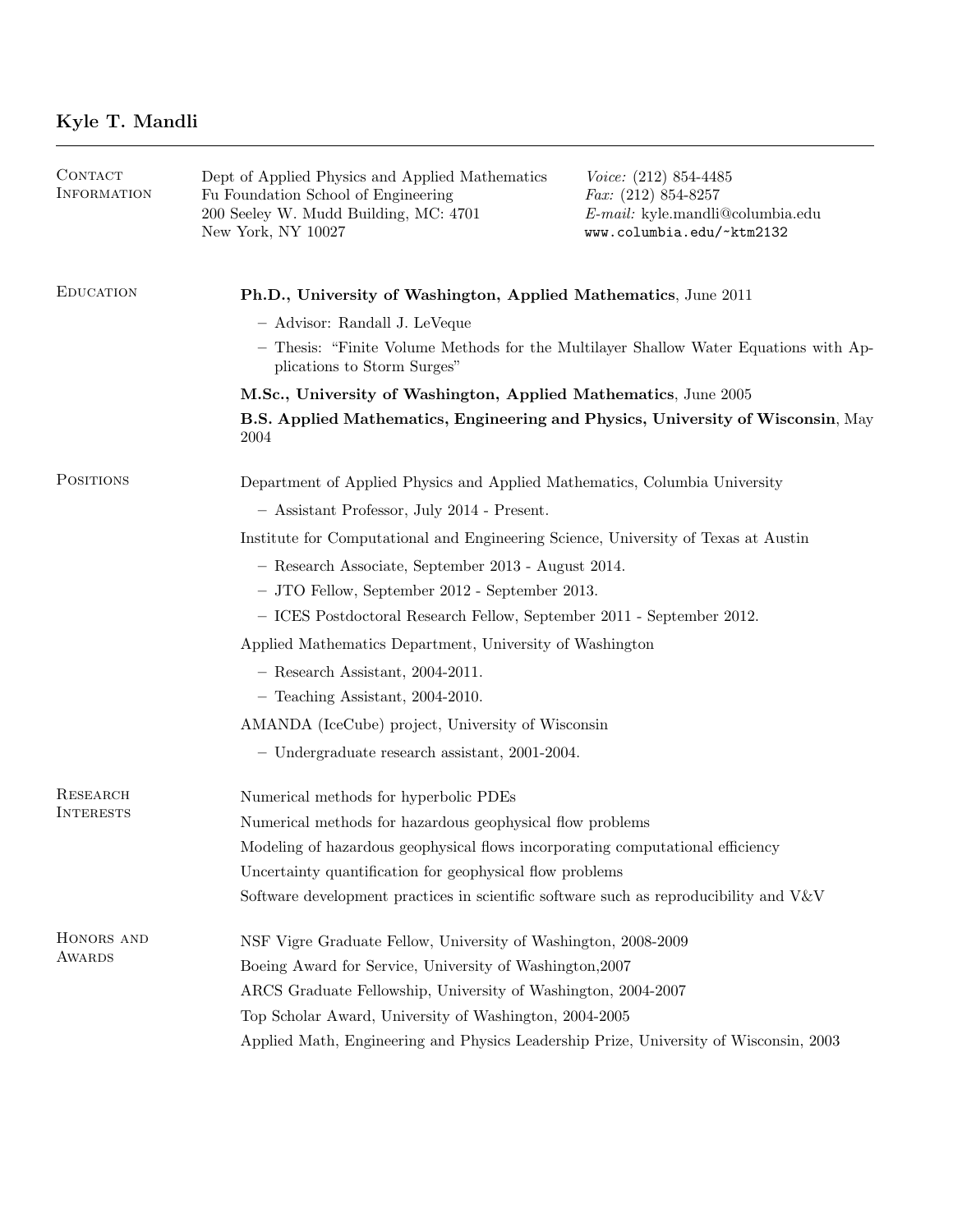| NSF OAC 1735609 "CRISP Type 1: Protecting Coastal Infrastructure in a Changing Climate<br>by Integrating Optimization Modeling and Stakeholder Observations", 2017 (PI).<br>DARPA Small Business Technology Transfer, "Hybrid Analog-Digital Co-Processor for Scien-<br>tific Computation", 2016 (co-PI).<br>PGIF, "Storm surge risk to Mumbai: a challenge to urban sustainability in India's largest<br>city", 2016 (co-PI).<br>Hybrid Learning Course Redesign and Delivery, "Incorporating Active Learning and Group<br>Coding Projects for Computational Courses in Applied Mathematics", 2016 (PI).<br>KAUST Competitive Research Grant Program, 2015 (co-PI).<br>AMS-MRC Travel award, 2012 (PI).<br><b>TEACHING</b><br>Assistant Professor -<br><b>EXPERIENCE</b><br>- APMA 4301 - Numerical Methods for PDEs<br>- APMA 4300 - Introduction to Numerical Methods<br>- APMA 3102 - Applied Mathematics II - Partial Differential Equations<br>Postdoctoral Lecturer -<br>- Gene Golub Summer School 2012 - Simulation and Supercomputing in the Geo-<br>sciences.<br>Predoctoral Lecturer - Gave lectures, wrote exams and homework, organized class with teach-<br>ing assistants.<br>- <b>Amath 301</b> - Beginning scientific computing (Spring 2008)<br>$-$ <b>Amath 574</b> - Finite volume methods (Winter 2007)<br>- Short Course at Schlumburger - Finite volume methods and conservation laws (Win-<br>ter $2008$<br>Teaching Assistant - Ran discussion sections, held office hours, ran review sessions and graded<br>exams.<br>- <b>Amath 301</b> - Beginning scientific computing (Fall 2008)<br>Math 120 - Precalculus (Fall 2005)<br>- Math $124,125,126$ - Calculus sequence (Fall 2004, Spring 2005 and 2006, Winter 2010)<br><b>OPEN SOURCE</b><br>PyClaw - A scalable nonlinear wave propagation solver in Python.<br>SOFTWARE<br>Available from http://www.github.com/clawpack/pyclaw.<br>DEVELOPMENT<br>GeoClaw - A Clawpack based shallow water solver employing adaptive mesh refinement.<br>Available from http://www.github.com/clawpack/geoclaw.<br><b>Clawpack</b> - Conservation Laws Package, a nonlinear wave propagation solver.<br>Available from http://www.github.com/clawpack/.<br>ManyClaw - Research into exploitation of intra-node parallelism for hyperbolic PDE solvers<br>via Clawpack like interfaces. Available from http://www.github.com/manyclaw/ | <b>GRANTS AWARDED</b> | NSF DMS 1720288 "Multi-Scale Computational Methods for Coastal Flooding Events", 2017<br>(PI). |  |  |
|---------------------------------------------------------------------------------------------------------------------------------------------------------------------------------------------------------------------------------------------------------------------------------------------------------------------------------------------------------------------------------------------------------------------------------------------------------------------------------------------------------------------------------------------------------------------------------------------------------------------------------------------------------------------------------------------------------------------------------------------------------------------------------------------------------------------------------------------------------------------------------------------------------------------------------------------------------------------------------------------------------------------------------------------------------------------------------------------------------------------------------------------------------------------------------------------------------------------------------------------------------------------------------------------------------------------------------------------------------------------------------------------------------------------------------------------------------------------------------------------------------------------------------------------------------------------------------------------------------------------------------------------------------------------------------------------------------------------------------------------------------------------------------------------------------------------------------------------------------------------------------------------------------------------------------------------------------------------------------------------------------------------------------------------------------------------------------------------------------------------------------------------------------------------------------------------------------------------------------------------------------------------------------------------------------------------------------------------------------------------------------------------------------|-----------------------|------------------------------------------------------------------------------------------------|--|--|
|                                                                                                                                                                                                                                                                                                                                                                                                                                                                                                                                                                                                                                                                                                                                                                                                                                                                                                                                                                                                                                                                                                                                                                                                                                                                                                                                                                                                                                                                                                                                                                                                                                                                                                                                                                                                                                                                                                                                                                                                                                                                                                                                                                                                                                                                                                                                                                                                         |                       |                                                                                                |  |  |
|                                                                                                                                                                                                                                                                                                                                                                                                                                                                                                                                                                                                                                                                                                                                                                                                                                                                                                                                                                                                                                                                                                                                                                                                                                                                                                                                                                                                                                                                                                                                                                                                                                                                                                                                                                                                                                                                                                                                                                                                                                                                                                                                                                                                                                                                                                                                                                                                         |                       |                                                                                                |  |  |
|                                                                                                                                                                                                                                                                                                                                                                                                                                                                                                                                                                                                                                                                                                                                                                                                                                                                                                                                                                                                                                                                                                                                                                                                                                                                                                                                                                                                                                                                                                                                                                                                                                                                                                                                                                                                                                                                                                                                                                                                                                                                                                                                                                                                                                                                                                                                                                                                         |                       |                                                                                                |  |  |
|                                                                                                                                                                                                                                                                                                                                                                                                                                                                                                                                                                                                                                                                                                                                                                                                                                                                                                                                                                                                                                                                                                                                                                                                                                                                                                                                                                                                                                                                                                                                                                                                                                                                                                                                                                                                                                                                                                                                                                                                                                                                                                                                                                                                                                                                                                                                                                                                         |                       |                                                                                                |  |  |
|                                                                                                                                                                                                                                                                                                                                                                                                                                                                                                                                                                                                                                                                                                                                                                                                                                                                                                                                                                                                                                                                                                                                                                                                                                                                                                                                                                                                                                                                                                                                                                                                                                                                                                                                                                                                                                                                                                                                                                                                                                                                                                                                                                                                                                                                                                                                                                                                         |                       |                                                                                                |  |  |
|                                                                                                                                                                                                                                                                                                                                                                                                                                                                                                                                                                                                                                                                                                                                                                                                                                                                                                                                                                                                                                                                                                                                                                                                                                                                                                                                                                                                                                                                                                                                                                                                                                                                                                                                                                                                                                                                                                                                                                                                                                                                                                                                                                                                                                                                                                                                                                                                         |                       |                                                                                                |  |  |
|                                                                                                                                                                                                                                                                                                                                                                                                                                                                                                                                                                                                                                                                                                                                                                                                                                                                                                                                                                                                                                                                                                                                                                                                                                                                                                                                                                                                                                                                                                                                                                                                                                                                                                                                                                                                                                                                                                                                                                                                                                                                                                                                                                                                                                                                                                                                                                                                         |                       |                                                                                                |  |  |
|                                                                                                                                                                                                                                                                                                                                                                                                                                                                                                                                                                                                                                                                                                                                                                                                                                                                                                                                                                                                                                                                                                                                                                                                                                                                                                                                                                                                                                                                                                                                                                                                                                                                                                                                                                                                                                                                                                                                                                                                                                                                                                                                                                                                                                                                                                                                                                                                         |                       |                                                                                                |  |  |
|                                                                                                                                                                                                                                                                                                                                                                                                                                                                                                                                                                                                                                                                                                                                                                                                                                                                                                                                                                                                                                                                                                                                                                                                                                                                                                                                                                                                                                                                                                                                                                                                                                                                                                                                                                                                                                                                                                                                                                                                                                                                                                                                                                                                                                                                                                                                                                                                         |                       |                                                                                                |  |  |
|                                                                                                                                                                                                                                                                                                                                                                                                                                                                                                                                                                                                                                                                                                                                                                                                                                                                                                                                                                                                                                                                                                                                                                                                                                                                                                                                                                                                                                                                                                                                                                                                                                                                                                                                                                                                                                                                                                                                                                                                                                                                                                                                                                                                                                                                                                                                                                                                         |                       |                                                                                                |  |  |
|                                                                                                                                                                                                                                                                                                                                                                                                                                                                                                                                                                                                                                                                                                                                                                                                                                                                                                                                                                                                                                                                                                                                                                                                                                                                                                                                                                                                                                                                                                                                                                                                                                                                                                                                                                                                                                                                                                                                                                                                                                                                                                                                                                                                                                                                                                                                                                                                         |                       |                                                                                                |  |  |
|                                                                                                                                                                                                                                                                                                                                                                                                                                                                                                                                                                                                                                                                                                                                                                                                                                                                                                                                                                                                                                                                                                                                                                                                                                                                                                                                                                                                                                                                                                                                                                                                                                                                                                                                                                                                                                                                                                                                                                                                                                                                                                                                                                                                                                                                                                                                                                                                         |                       |                                                                                                |  |  |
|                                                                                                                                                                                                                                                                                                                                                                                                                                                                                                                                                                                                                                                                                                                                                                                                                                                                                                                                                                                                                                                                                                                                                                                                                                                                                                                                                                                                                                                                                                                                                                                                                                                                                                                                                                                                                                                                                                                                                                                                                                                                                                                                                                                                                                                                                                                                                                                                         |                       |                                                                                                |  |  |
|                                                                                                                                                                                                                                                                                                                                                                                                                                                                                                                                                                                                                                                                                                                                                                                                                                                                                                                                                                                                                                                                                                                                                                                                                                                                                                                                                                                                                                                                                                                                                                                                                                                                                                                                                                                                                                                                                                                                                                                                                                                                                                                                                                                                                                                                                                                                                                                                         |                       |                                                                                                |  |  |
|                                                                                                                                                                                                                                                                                                                                                                                                                                                                                                                                                                                                                                                                                                                                                                                                                                                                                                                                                                                                                                                                                                                                                                                                                                                                                                                                                                                                                                                                                                                                                                                                                                                                                                                                                                                                                                                                                                                                                                                                                                                                                                                                                                                                                                                                                                                                                                                                         |                       |                                                                                                |  |  |
|                                                                                                                                                                                                                                                                                                                                                                                                                                                                                                                                                                                                                                                                                                                                                                                                                                                                                                                                                                                                                                                                                                                                                                                                                                                                                                                                                                                                                                                                                                                                                                                                                                                                                                                                                                                                                                                                                                                                                                                                                                                                                                                                                                                                                                                                                                                                                                                                         |                       |                                                                                                |  |  |
|                                                                                                                                                                                                                                                                                                                                                                                                                                                                                                                                                                                                                                                                                                                                                                                                                                                                                                                                                                                                                                                                                                                                                                                                                                                                                                                                                                                                                                                                                                                                                                                                                                                                                                                                                                                                                                                                                                                                                                                                                                                                                                                                                                                                                                                                                                                                                                                                         |                       |                                                                                                |  |  |
|                                                                                                                                                                                                                                                                                                                                                                                                                                                                                                                                                                                                                                                                                                                                                                                                                                                                                                                                                                                                                                                                                                                                                                                                                                                                                                                                                                                                                                                                                                                                                                                                                                                                                                                                                                                                                                                                                                                                                                                                                                                                                                                                                                                                                                                                                                                                                                                                         |                       |                                                                                                |  |  |
|                                                                                                                                                                                                                                                                                                                                                                                                                                                                                                                                                                                                                                                                                                                                                                                                                                                                                                                                                                                                                                                                                                                                                                                                                                                                                                                                                                                                                                                                                                                                                                                                                                                                                                                                                                                                                                                                                                                                                                                                                                                                                                                                                                                                                                                                                                                                                                                                         |                       |                                                                                                |  |  |
|                                                                                                                                                                                                                                                                                                                                                                                                                                                                                                                                                                                                                                                                                                                                                                                                                                                                                                                                                                                                                                                                                                                                                                                                                                                                                                                                                                                                                                                                                                                                                                                                                                                                                                                                                                                                                                                                                                                                                                                                                                                                                                                                                                                                                                                                                                                                                                                                         |                       |                                                                                                |  |  |
|                                                                                                                                                                                                                                                                                                                                                                                                                                                                                                                                                                                                                                                                                                                                                                                                                                                                                                                                                                                                                                                                                                                                                                                                                                                                                                                                                                                                                                                                                                                                                                                                                                                                                                                                                                                                                                                                                                                                                                                                                                                                                                                                                                                                                                                                                                                                                                                                         |                       |                                                                                                |  |  |
|                                                                                                                                                                                                                                                                                                                                                                                                                                                                                                                                                                                                                                                                                                                                                                                                                                                                                                                                                                                                                                                                                                                                                                                                                                                                                                                                                                                                                                                                                                                                                                                                                                                                                                                                                                                                                                                                                                                                                                                                                                                                                                                                                                                                                                                                                                                                                                                                         |                       |                                                                                                |  |  |
|                                                                                                                                                                                                                                                                                                                                                                                                                                                                                                                                                                                                                                                                                                                                                                                                                                                                                                                                                                                                                                                                                                                                                                                                                                                                                                                                                                                                                                                                                                                                                                                                                                                                                                                                                                                                                                                                                                                                                                                                                                                                                                                                                                                                                                                                                                                                                                                                         |                       |                                                                                                |  |  |
|                                                                                                                                                                                                                                                                                                                                                                                                                                                                                                                                                                                                                                                                                                                                                                                                                                                                                                                                                                                                                                                                                                                                                                                                                                                                                                                                                                                                                                                                                                                                                                                                                                                                                                                                                                                                                                                                                                                                                                                                                                                                                                                                                                                                                                                                                                                                                                                                         |                       |                                                                                                |  |  |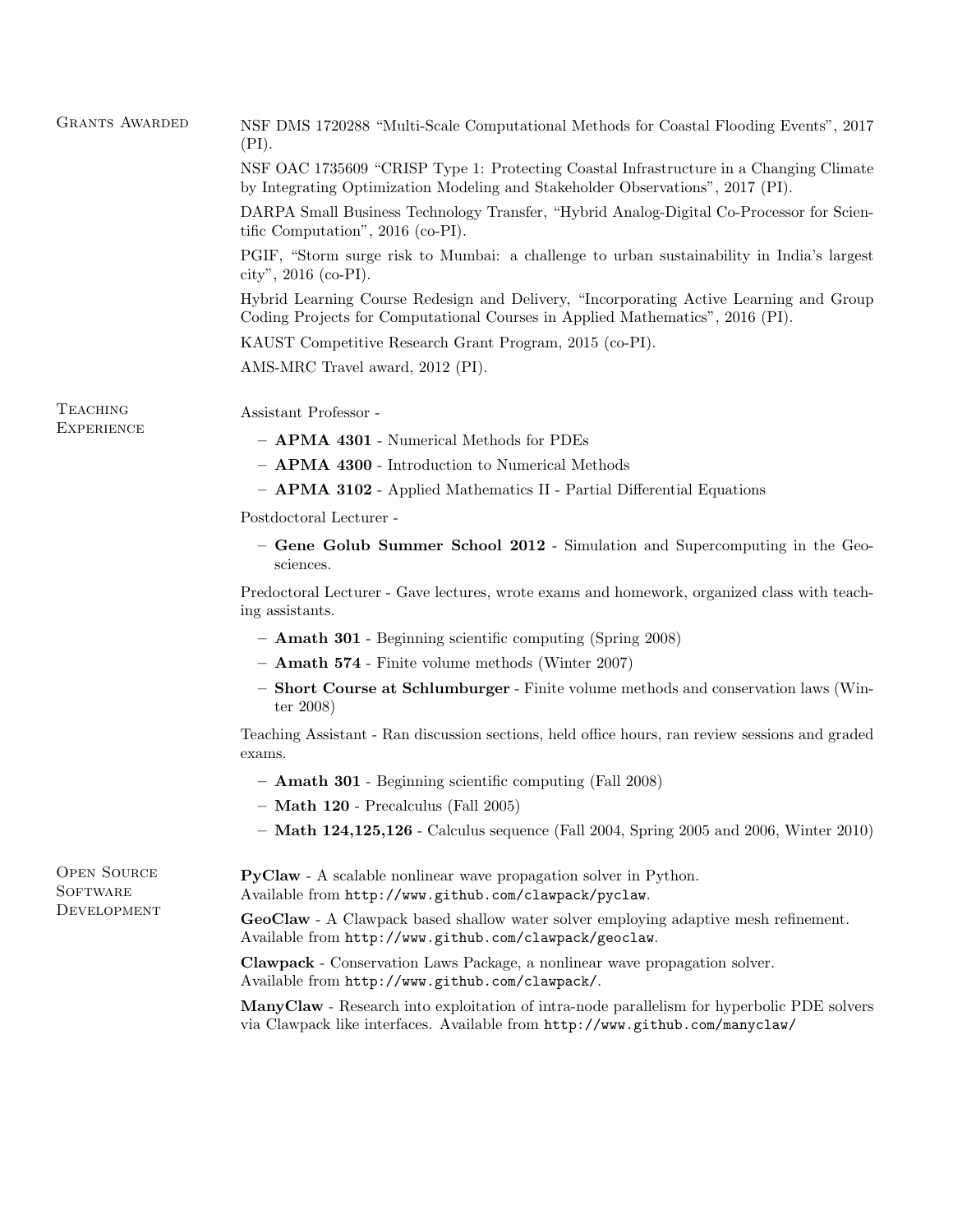| SERVICE AND                              | Habanero Operating Committee Chair                                                                                                                                                                                                                                                                                                                                                                                                                                                                                                                                                                                                                                                                                                                                                                                                                                                                                                                             |  |
|------------------------------------------|----------------------------------------------------------------------------------------------------------------------------------------------------------------------------------------------------------------------------------------------------------------------------------------------------------------------------------------------------------------------------------------------------------------------------------------------------------------------------------------------------------------------------------------------------------------------------------------------------------------------------------------------------------------------------------------------------------------------------------------------------------------------------------------------------------------------------------------------------------------------------------------------------------------------------------------------------------------|--|
| LEADERSHIP                               | Faculty RFP representative for Terremoto                                                                                                                                                                                                                                                                                                                                                                                                                                                                                                                                                                                                                                                                                                                                                                                                                                                                                                                       |  |
|                                          | APAM faculty representative to the SRCPAC training sub-committee                                                                                                                                                                                                                                                                                                                                                                                                                                                                                                                                                                                                                                                                                                                                                                                                                                                                                               |  |
|                                          | Organized local SCUDEM 2018 competition                                                                                                                                                                                                                                                                                                                                                                                                                                                                                                                                                                                                                                                                                                                                                                                                                                                                                                                        |  |
|                                          | Served on the Community Advisory Committee for Water Prediction (CAC-WP) for the Na-<br>tional Weather Service Office of Water Prediction (NOAA) (January 2018)                                                                                                                                                                                                                                                                                                                                                                                                                                                                                                                                                                                                                                                                                                                                                                                                |  |
|                                          | Theme leader for the National Water Center's Summer Institute 2018                                                                                                                                                                                                                                                                                                                                                                                                                                                                                                                                                                                                                                                                                                                                                                                                                                                                                             |  |
|                                          | Academic review committee for the International Conference on Sustainable Cities (May 2018)                                                                                                                                                                                                                                                                                                                                                                                                                                                                                                                                                                                                                                                                                                                                                                                                                                                                    |  |
|                                          | Organized and ran a Center for the Integration of Research and Teaching (CIRTL) workshop<br>on open source principles and education (Fall 2018)                                                                                                                                                                                                                                                                                                                                                                                                                                                                                                                                                                                                                                                                                                                                                                                                                |  |
|                                          | Columbia SIAM chapter faculty advisor                                                                                                                                                                                                                                                                                                                                                                                                                                                                                                                                                                                                                                                                                                                                                                                                                                                                                                                          |  |
|                                          | Organizer of IMA hot topics workshop "Impact of Waves Along Coastlines", 2014                                                                                                                                                                                                                                                                                                                                                                                                                                                                                                                                                                                                                                                                                                                                                                                                                                                                                  |  |
|                                          | Birds of a Feather Co-Chair, SciPy 2013-2015.                                                                                                                                                                                                                                                                                                                                                                                                                                                                                                                                                                                                                                                                                                                                                                                                                                                                                                                  |  |
|                                          | Co-organized $[HPC]^3$ 2012 and 2014.                                                                                                                                                                                                                                                                                                                                                                                                                                                                                                                                                                                                                                                                                                                                                                                                                                                                                                                          |  |
|                                          | Organized the High Performance Computing Seminar (Spring 2009)                                                                                                                                                                                                                                                                                                                                                                                                                                                                                                                                                                                                                                                                                                                                                                                                                                                                                                 |  |
|                                          | Graduate student representative, 2006-2007                                                                                                                                                                                                                                                                                                                                                                                                                                                                                                                                                                                                                                                                                                                                                                                                                                                                                                                     |  |
|                                          | Organizer of the Numerical Analysis Research Club                                                                                                                                                                                                                                                                                                                                                                                                                                                                                                                                                                                                                                                                                                                                                                                                                                                                                                              |  |
|                                          | Organized reading groups on discontinuous Galerkin methods, finite element methods, and<br>conservation laws                                                                                                                                                                                                                                                                                                                                                                                                                                                                                                                                                                                                                                                                                                                                                                                                                                                   |  |
|                                          | Vice President, SIAM student chapter at the University of Washington (2009-2010)                                                                                                                                                                                                                                                                                                                                                                                                                                                                                                                                                                                                                                                                                                                                                                                                                                                                               |  |
| PROFESSIONAL                             | Society for Industrial and Applied Mathematics (2004-Present)                                                                                                                                                                                                                                                                                                                                                                                                                                                                                                                                                                                                                                                                                                                                                                                                                                                                                                  |  |
| AFFILIATIONS                             | American Geophysical Union (2010-Present)                                                                                                                                                                                                                                                                                                                                                                                                                                                                                                                                                                                                                                                                                                                                                                                                                                                                                                                      |  |
|                                          | American Mathematical Society (2010-Present)                                                                                                                                                                                                                                                                                                                                                                                                                                                                                                                                                                                                                                                                                                                                                                                                                                                                                                                   |  |
|                                          | United States Association of Computational Mechanics (2018-Present)                                                                                                                                                                                                                                                                                                                                                                                                                                                                                                                                                                                                                                                                                                                                                                                                                                                                                            |  |
| CONSULTING                               | KatRisk LLC, May 2013 - 2014                                                                                                                                                                                                                                                                                                                                                                                                                                                                                                                                                                                                                                                                                                                                                                                                                                                                                                                                   |  |
| OTHER<br>PROFESSIONAL<br><b>ACTIVITY</b> | Referee for Advances in Computational Mathematics (ACOM), Applied Numerical Mathemat-<br>ics (APNUM), Current Climate Change Reports (CCLR), Computing in Science and Engineer-<br>ing (CiSE), Computational Geosciences (COMG), Computer Physics Communications (CPC),<br>Engineering and Computational Mechanics (EACM), Euro-Par, Finite Volumes for Complex<br>Applications (FVCA), Geophysical Journal International (GJI) Journal of Applied Mathemat-<br>ics and Computing (JAMC), Journal of Computational Physics (JCP), Journal of Nonlinear<br>Science (JNS), Marine Geodesy (UMG) Numerical Algorithms (NUMA), Ocean Modelling<br>(OCEMOD), Ocean Dynamics (OCDYN), Pure and Applied Geophysics (PAAG), Platform<br>for Advanced Scientific Computing (PASC), Science, SIAM Journal of Scientific Computing<br>(SISC), Transport in Porous Media (TIPM), and Journal of Waterway, Port, Coastal, and<br>Ocean Engineering (WWENG).<br>NSF panelist |  |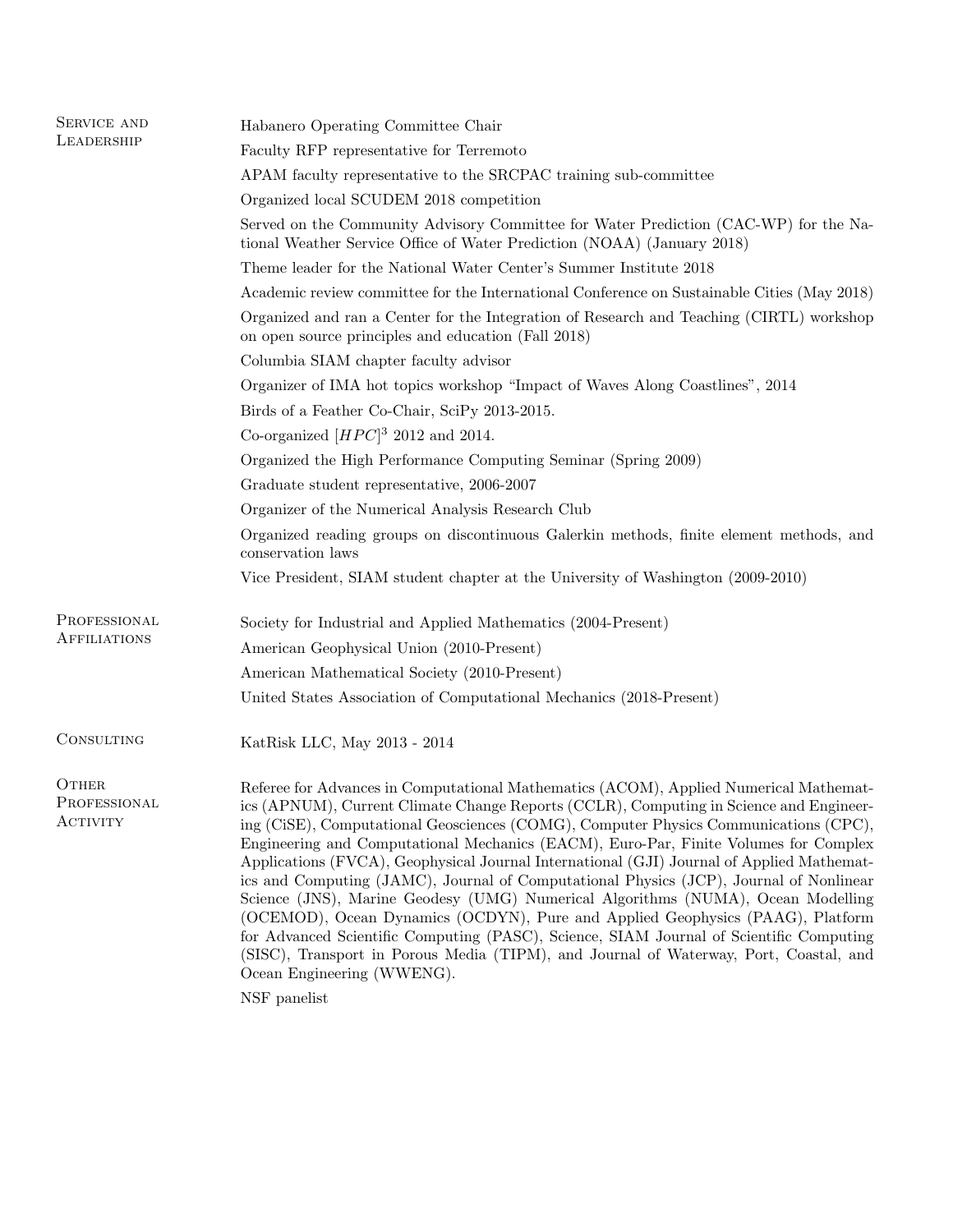| <b>INVITED</b>      | University of Alabama, January 29, 2018,                                                                                                                                                                                                                                                                |                                                          |
|---------------------|---------------------------------------------------------------------------------------------------------------------------------------------------------------------------------------------------------------------------------------------------------------------------------------------------------|----------------------------------------------------------|
| PRESENTATIONS       | Virginia Tech University, October 27, 2017,                                                                                                                                                                                                                                                             |                                                          |
|                     | NCAR Worshop on Multiscale Geoscience Numerics, May 16-19, 2017,                                                                                                                                                                                                                                        |                                                          |
|                     | Purdue University, May 1, 2017,                                                                                                                                                                                                                                                                         |                                                          |
|                     | Tulane University - Clifford Lectures, April 14, 2017,<br>Temple University, February 1, 2017,                                                                                                                                                                                                          |                                                          |
|                     |                                                                                                                                                                                                                                                                                                         |                                                          |
|                     |                                                                                                                                                                                                                                                                                                         | India Institute of Technology - Bombay, January 9, 2017, |
|                     | Boise State, November 3, 2016,<br>HPC for Water Related Hazards, June 30, 2016,<br>Fields Institute, May 25, 2016,                                                                                                                                                                                      |                                                          |
|                     |                                                                                                                                                                                                                                                                                                         |                                                          |
|                     |                                                                                                                                                                                                                                                                                                         |                                                          |
|                     | Stevens Institute Davidson Lab Seminar, March 9, 2016,                                                                                                                                                                                                                                                  |                                                          |
|                     | New Jersey Institute of Technology, Mathematics Seminar, February 19, 2016,                                                                                                                                                                                                                             |                                                          |
|                     | Lamont-Doherty, Ocean and Climate Physics Seminar, October 9, 2015,                                                                                                                                                                                                                                     |                                                          |
|                     | Frontiers in Applied and Computational Mathematics Conference, June 6, 2015,                                                                                                                                                                                                                            |                                                          |
|                     | University of Notre Dame Environmental Dynamics Seminar, December 9, 2014.                                                                                                                                                                                                                              |                                                          |
|                     | Universitt Hamburg, May 26, 2014.                                                                                                                                                                                                                                                                       |                                                          |
|                     | ASCETE Workshop, May 21, 2014.                                                                                                                                                                                                                                                                          |                                                          |
|                     | Technische Universitt Mnchen Seminar, May 19, 2014.                                                                                                                                                                                                                                                     |                                                          |
|                     | Seattle University Mathematics Colloquium, May 15, 2014.                                                                                                                                                                                                                                                |                                                          |
|                     | Iowa State University Mathematics Colloquium, April 21, 2014.                                                                                                                                                                                                                                           |                                                          |
|                     | Texas A&M Oceanography Seminar, March 31, 2014.                                                                                                                                                                                                                                                         |                                                          |
|                     | Columbia University Applied Mathematics Colloquium, March 6, 2014.                                                                                                                                                                                                                                      |                                                          |
|                     | MSU Mathematics Seminar, July 11th 2013.                                                                                                                                                                                                                                                                |                                                          |
|                     | UNC Applied Mathematics Seminar, April 26th, 2013.                                                                                                                                                                                                                                                      |                                                          |
|                     | Gene Golub Summer School, Monterey, CA. July 29-August 10 2012.                                                                                                                                                                                                                                         |                                                          |
| <b>PUBLICATIONS</b> | "Fractally homogeneous, air-sea turbulence with Frequency-integrated, wind-driven gravity waves",<br>Colton J. Conroy, Kyle T. Mandli, Ethan J. Kubatko. In prep (2018).                                                                                                                                |                                                          |
|                     | "Vectorization of Riemann solvers for the single- and multil-layer shallow water equations",<br>Chaulio R. Ferreira, Kyle T. Mandli, Michael Bader. Submitted to HPCS 2018.                                                                                                                             |                                                          |
|                     | "Evolution and controls of large glacial lakes in the Nepal Himalaya", Umesh K. Haritashya,<br>Jeffrey S. Kargel, Dan H. Shugar, Gregory J. Leonard, Katherine Strattman, C. Scott Watson,<br>David Shean, Stephan Harrison, Kyle T. Mandli, Dhananjay Regmi. Submitted to Remote<br>Sensing $(2018)$ . |                                                          |
|                     | "the discontinuous Galerkin methods for parametric, wind-driven water wave models", Colton<br>J. Conroy, Ethan J. Kubatko, A. Nappi, R. Sebian, D. West, Kyle T. Mandli. Under Review<br>to Advances in Water Resources (2018).                                                                         |                                                          |
|                     | "Dynamically adaptive data-driven simulation of extreme hydrological flows", Kumar Jain, P.,<br>Mandli, K., Hoteit, I., Knio, O. Dawson, C., Ocean Modelling 122, 85103 (2018).                                                                                                                         |                                                          |
|                     | "Quantifying uncertainties in Fault Slip Distribution During the Tohoku Tsunami using Poly-<br>nomial Chaos", Ihab Sraj, Kyle T. Mandli, Omar M. Knio, Clint N. Dawson, and Ibrahim<br>Hoteit. Ocean Dynamics (2017) 67:1535.                                                                           |                                                          |